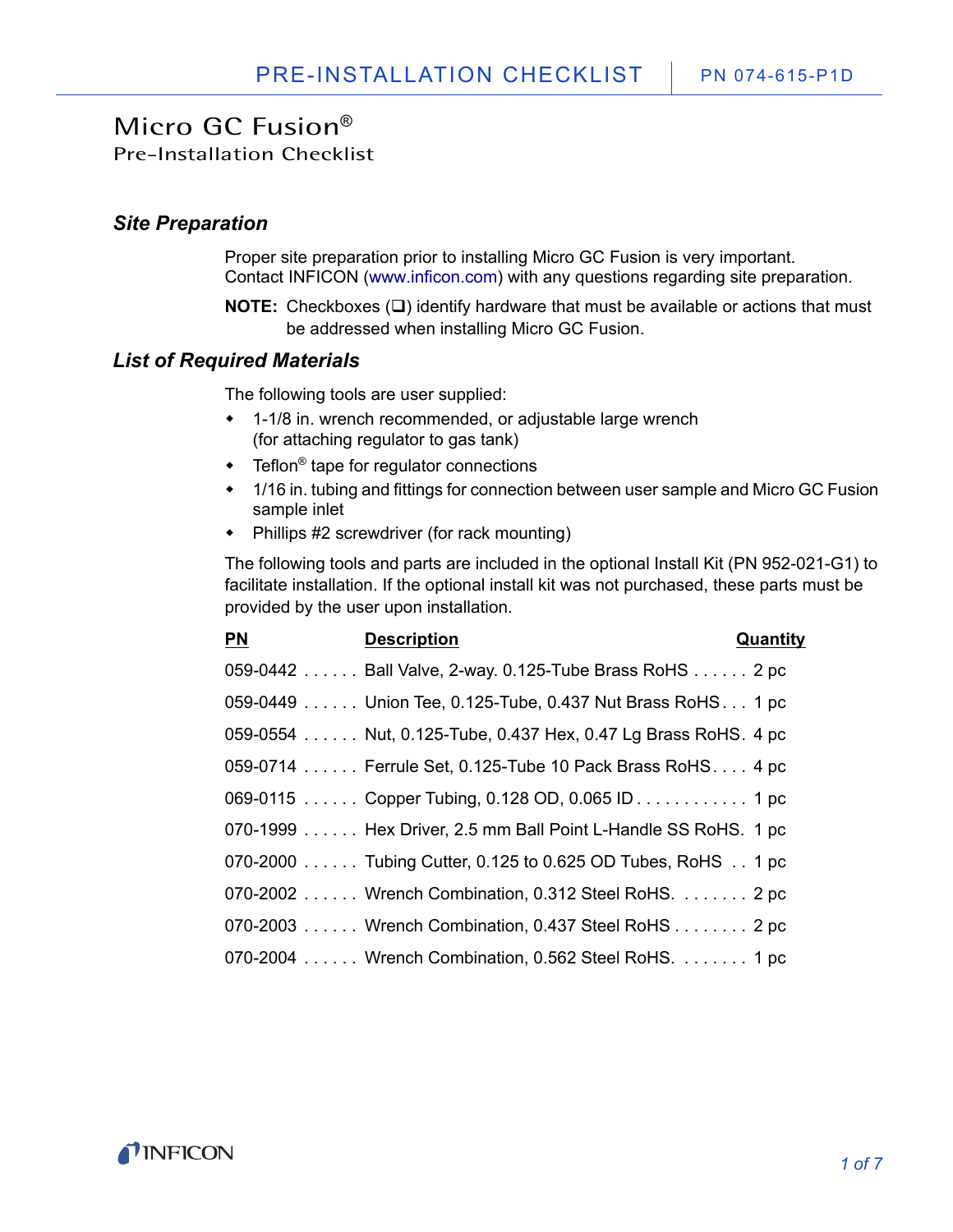Pre-Installation Checklist

### *Carrier Gas*

- Carrier gas (e.g., helium, argon) with a purity of 99.999% (or minimum 99.995% when the appropriate carrier gas trap is installed).
	- **NOTE:** A pressurized (>16,547 kPa [>2,400 psi]) 50 liter tank of carrier gas will last approximately one year.
- □ Dual-stage regulator for pressurized carrier gas tank with outlet pressure regulated to 400-427 kPa (58-62 psi). A Swagelok 1/8 in. fitting is preferred on the regulator outlet to connect the carrier gas feed tube to Micro GC Fusion.
	- **NOTE:** In North America, use the CGA 580 inlet connection (PN 952-416-P1) for helium, nitrogen, and argon carrier gas. Use the CGA 350 inlet connection (PN 952-415-P1) for hydrogen carrier gas. For installations outside of North America, use the appropriate standard inlet connections for the region.



**Carrier gas inlet (rear of instrument) pressure must be between 400-427 kPa (58-62 psi). Use a dual-stage regulator on the carrier gas cylinder to ensure the pressure range is maintained. Exceeding 427 kPa (62 psi) may damage Micro GC Fusion and require factory repair.**

 Moisture/hydrocarbon trap (PN G2870A-01) is required for the carrier gas when using Molsieve or Alumina columns.



**To protect Micro GC Fusion and to enhance performance, carrier gas traps should be used to purify the carrier gas before introduction into Micro GC Fusion. A hydrocarbon/moisture trap (PN G2870A-01) is recommended.**

□ Copper or stainless steel tubing (pre-cleaned) 1/8 in. OD for carrier gas connections between the tank regulator output and Micro GC Fusion carrier gas inlet. Micro GC Fusion has up to two 1/8 in. Swagelok male carrier gas inlet connections.

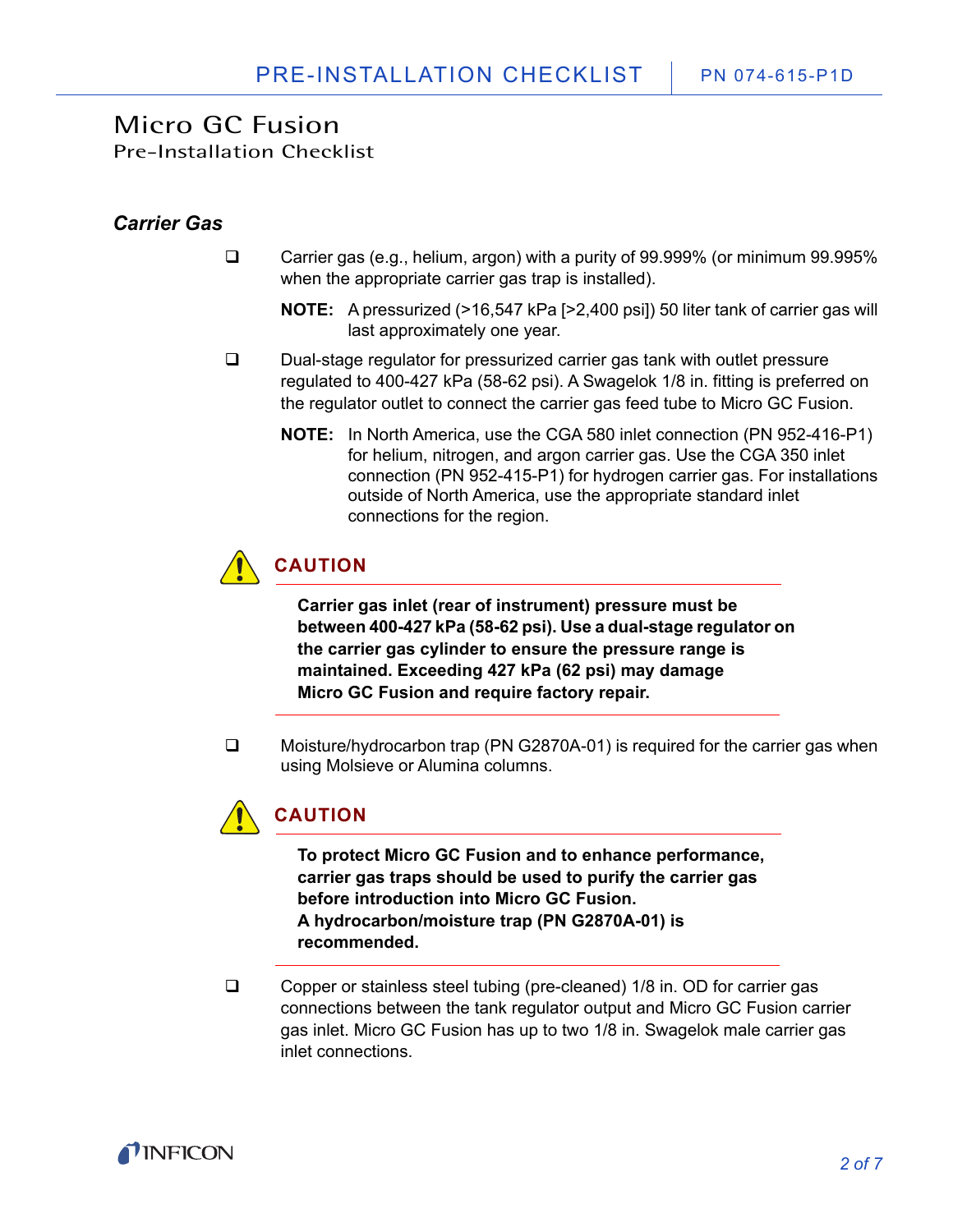Pre-Installation Checklist

**NOTE:** Included with Micro GC Fusion is 3 m (10 ft.) of pre-cleaned GC grade copper tubing. Additional copper tubing is available in the installation kit (PN 952-021-G1), or can be ordered in 15 m (50 ft.) lengths (PN 069-0115).

# **CAUTION**

**Do not clean copper or stainless steel tubing with solvent.**



**Do not use Teflon® or Tygon® tubing for carrier gas.**

- □ Assortment of male and female Swagelok fittings for regulator, tubing, etc., including nuts and front and back ferrules. Typical size is 1/8 in., but adapters for 1/4 in. to 1/8 in. may be needed if 1/4 in. tubing is used.
- $\Box$  A 1/8 in. tee fitting and 1/8 in. ball valve, depending on connection requirements.

### *Calibration Gas*

- $\square$  Commercially supplied calibration gas specific to the analysis.
	- **NOTE:** Calibration gas must be available at the time of installation.
	- **NOTE:** Calibration gas must closely resemble the composition of the actual process gas.
- $\Box$  A regulator, if necessary, to reduce the calibration gas pressure to below 69 kPa (10 psi) at the Micro GC Fusion inlets. The regulator must be clean, grease-free and non-venting.
- □ Copper or stainless steel tubing (pre-cleaned) 1/16 in. OD for calibration and sample gas connections between the tank regulator output and Micro GC Fusion sample inlet.
- **NOTE:** If the Integrated Sample Conditioner is configured, the standard 1/16 in. sample inlet is replaced with a 1/8 in. Quick Connect fitting.
- **NOTE:** Checkout gas mixtures are only used for instrument installation and start up.
- **NOTE:** Checkout gas mixtures supplied by INFICON are not calibration gases.

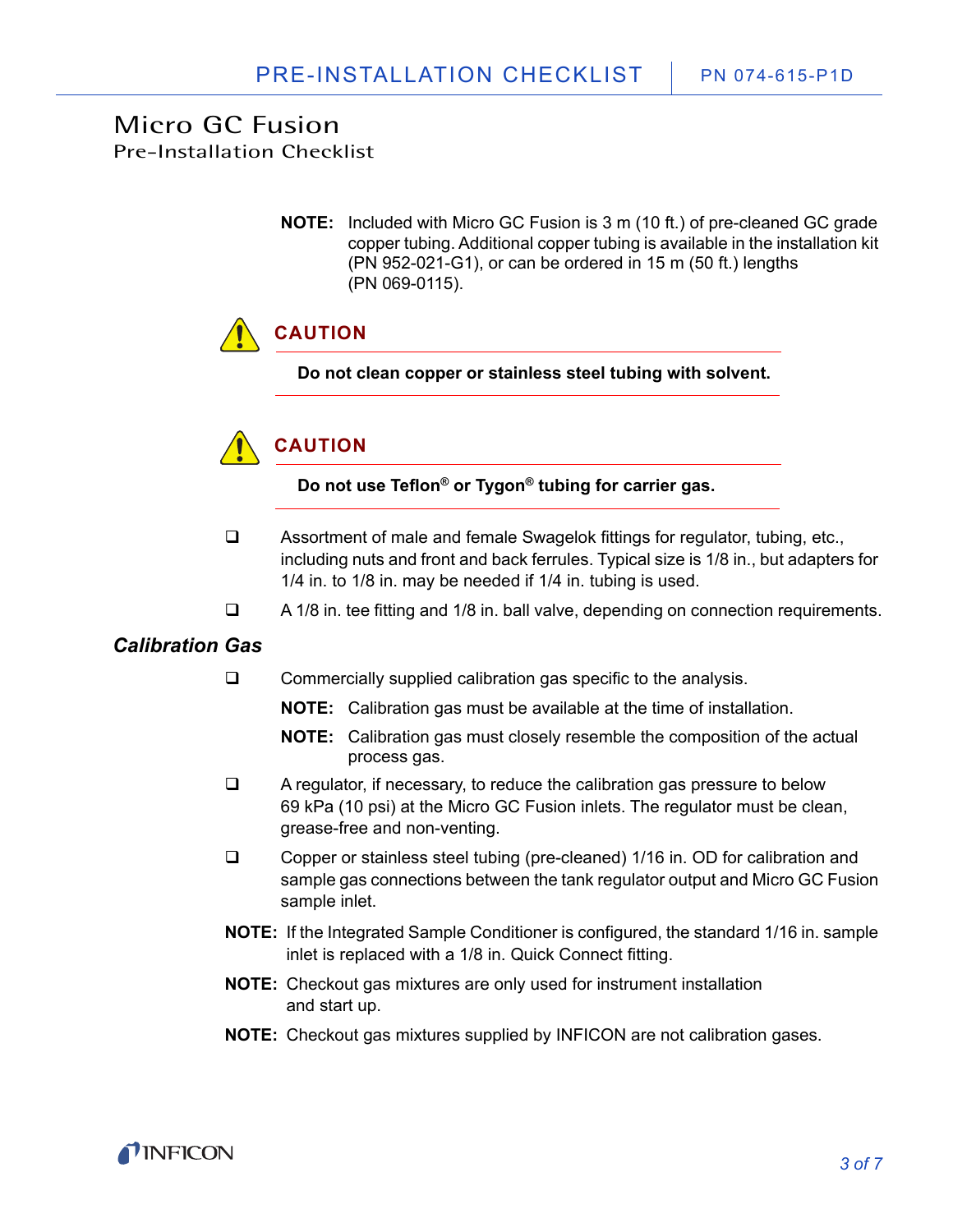Pre-Installation Checklist

### *Sample Gas Pressure Range*

**CAUTION**

**Sample gas pressure greater than 172 kPa (25 psi) will damage Micro GC Fusion.** 

- $\Box$  Maximum pressure for direct sample injection into either the front or rear sample inlet is 172 kPa (25 psi). The recommended input sample pressure is 69 kPa (10 psi) or lower.
- □ When the Integrated Sample Conditioner is installed, sample pressures up to 6,895 kPa (1,000 psi) can be introduced into the front sample inlet. Sample pressures higher than 6895 kPa (1,000 psi) must be reduced.
- When a Gas Liquid Separator (PN 952-022-G1) is installed, only sample pressures up to 172 kPa (25 psi) can be introduced, even though the Gas Liquid Separator itself is rated up to 3447 kPa (500 psi). Sample pressures higher than 172 kPa (25 psi) must be reduced.

### *Installation Space and Venting*

 $\Box$  Installation space required for Micro GC Fusion is an additional 6.5 cm (2.5 in.) to the front, back and sides of the instrument.

Dimensions of 2-module Micro GC Fusion: 46.2 x 19.6 x 25.4 cm (18.2 x 7.7 x 10 in.)

Dimensions of 4-module Micro GC Fusion: 47.5 x 43.2 x 27.1 cm (18.7 x 17 x 10.7 in.)



**Micro GC Fusion air pathways must remain unobstructed to allow cooling of the analytical column(s) following a temperature programmed method run. Allow a minimum of 6.5 cm (2.5 in.) clearance to the top, the front, the back and both sides of the instrument to provide unrestricted air flow to the instrument.**

 Install Micro GC Fusion in a location with easy access to the instrument and associated computer.

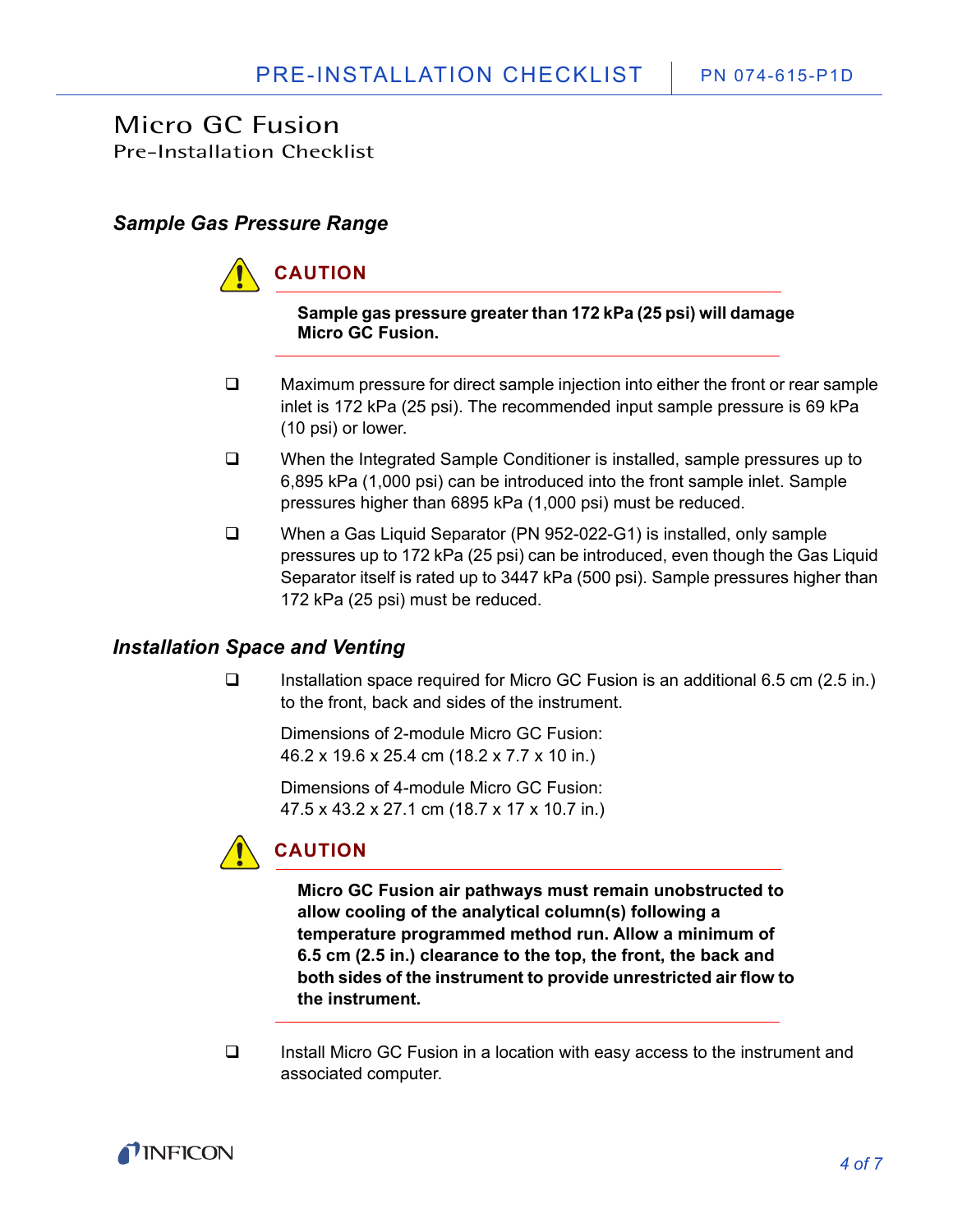Pre-Installation Checklist

□ For optimum Micro GC Fusion performance and to dissipate heat, do not restrict the airflow around Micro GC Fusion.



**Ensure the Micro GC Fusion fan exhaust at the back of the instrument is not blocked and the air flow through the bottom of Micro GC Fusion is unobstructed. Regularly inspect and clean the filter at the bottom of the instrument.**



### **CAUTION**

**Regularly inspect and clean the filter at the bottom of the instrument.**



**Safely vent carrier and sample streams-potentially toxic, noxious, or flammable gases-outside Micro GC Fusion and away from the operating area. Vent toxic gases to a fume hood, chemical trap, or reaction medium.**

 Avoid venting Micro GC Fusion into drafty areas, such as in front of a heating/cooling vent.

#### *Power Requirement*

- Standard 100-240 V (ac), 50 to 60 Hz, 5A (minimum) electric outlet for 2-module systems
- Standard 100-240V (ac), 50 to 60 Hz, 7A (minimum) electric outlet for 4-module systems
- Maximum power for Micro GC Fusion 2-Module instrument: 260 W
- □ Uninterruptible AC power source with surge protection is recommended

Every Micro GC Fusion 2-Module instrument is shipped with a 24 VDC power supply (IPN: 952-403-P1). Always use this power supply to power the instrument.

**NOTE:** Every 4-module system contains an internal 24 VDC power supply and does not need the external supply.

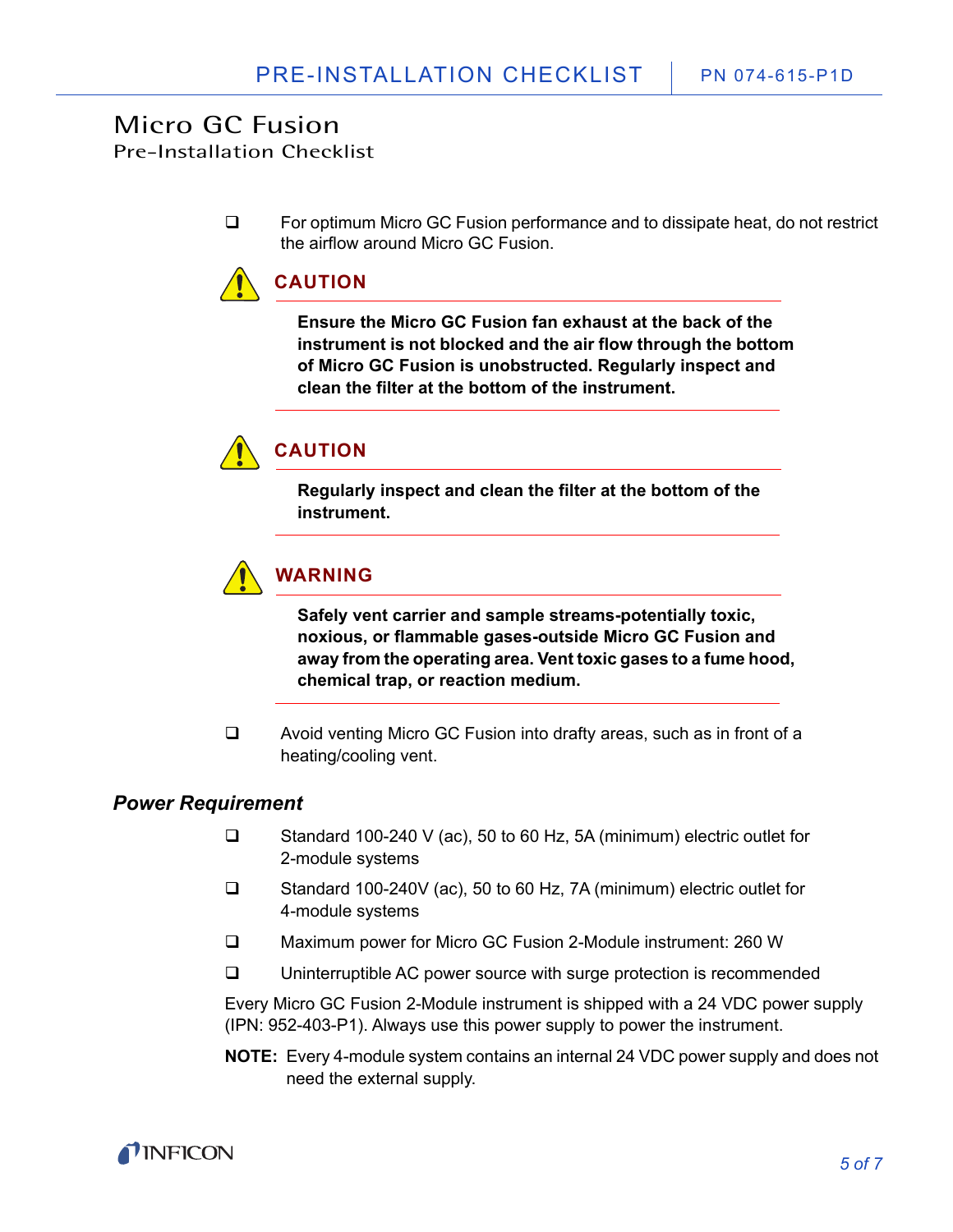Pre-Installation Checklist



**Using an alternative power supply will void the warranty.**

#### *Computer Hardware Requirement*

Minimum hardware configuration required to run Micro GC Fusion software:

#### **Tablet**

| $\Box$   |                                                                                                           |
|----------|-----------------------------------------------------------------------------------------------------------|
| $\Box$   | Memory  16 Gb                                                                                             |
| ❏        | CPU 1 GHz                                                                                                 |
| $\Box$   | Screen Size 9.7 in.                                                                                       |
| $\Box$   | Resolution  1024 x 768 pixels                                                                             |
| ❏        | Network Connectivity Wi-Fi wireless                                                                       |
| Computer |                                                                                                           |
| ❏        |                                                                                                           |
| $\Box$   | Hard Drive  100 Gb                                                                                        |
| $\Box$   |                                                                                                           |
| $\Box$   | Screen Size 12 in.                                                                                        |
| $\Box$   | Resolution  1024 x 768 pixels                                                                             |
| ❏        | Network Connectivity Wi-Fi wireless or RJ-45 wired                                                        |
|          | Minimum hardware configuration required to run optional INFICON EZ IQ software<br>(purchased separately): |
| ❏        |                                                                                                           |
| ❏        | Hard Drive 10 Gb                                                                                          |
| ❏        | CPU2 GHz                                                                                                  |
| ❏        | Resolution 1024 x 768 pixels                                                                              |
| ❏        | Network Connectivity RJ-45 wired                                                                          |
| □        | Operating SystemWindows XP or Windows 7 32-bit                                                            |
|          | <b>NOTE:</b> EZ IQ is not compatible with Windows 7 64-bit, Windows 8 or above operat                     |

**NOTE:** EZ IQ is not compatible with Windows 7 64-bit, Windows 8 or above operating system.